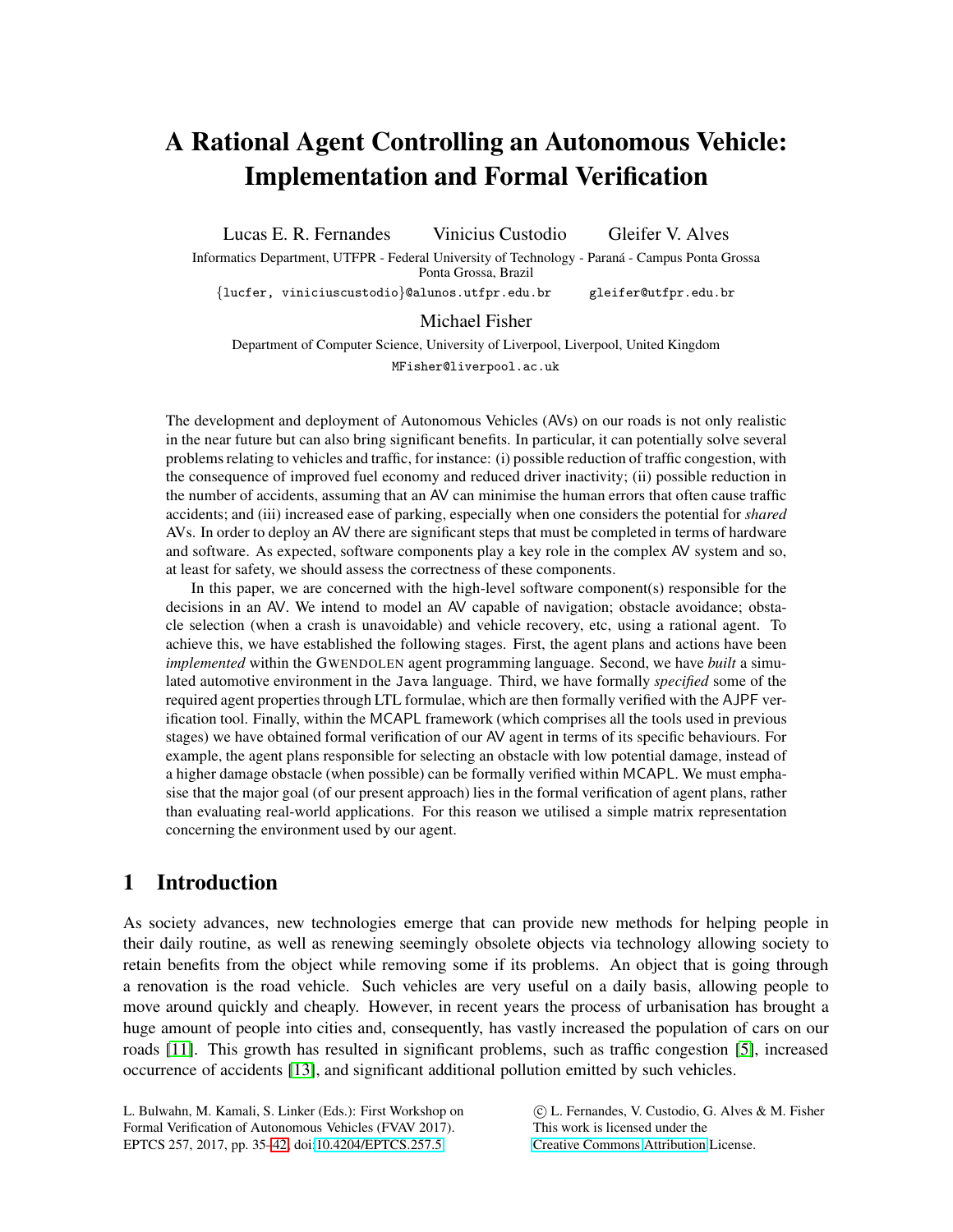Autonomous vehicles represent a revolution for the automotive industry [\[16\]](#page-7-4), not only involving new types of vehicles but also promising solutions to some of the above problems. Autonomous Vehicles, i.e: vehicles with the ability to drive themselves, will allow society to utilise the potential for road vehicles to their maximum. Usually a person has their own car, meaning that it will often only be used for a short period of time and will be left parked for the rest of the time. Cliffe [\[2\]](#page-7-5) asserts that nowadays cars are used only 5% of the time, but with the advent of autonomous vehicles, this number is expected to increase to 75%. According to [\[10\]](#page-7-6), each US citizen spends around 250 (typically, unproductive) hours inside a car and 40% of the fuel on urban journeys is used while searching for parking spaces.

#### 1.1 Autonomy and Intelligence  $\longrightarrow$  Rational Agents

In order to develop an effective and efficient AV, it is necessary to endow the vehicle with some form 'intelligence' that will allow it not only to perceive the world but to react to it appropriately. One way to provide this intelligence to a vehicle is through the use of *intelligent agents*. In the context of information systems, agents are entities that have the capacity to work independently and often, to achieve their own goals [\[17\]](#page-7-7). *Reactive* agents are devised so as to promptly respond to changes in their environment. These agents have many similarities to adaptive systems, with environmental changes being the main (sometimes only) trigger for change in behaviour. *Rational* agents are often more sophisticated entities, capable of taking the initiative, planning and acting autonomously, and doing so (rationally)in line with their own goals (as well as environmental constraints). In practical autonomous systems, a combination of such elements is often used. Reactive or adaptive components deal with fast environmental interaction, while a rational agent deals with the high-level 'intelligence' [\[8\]](#page-7-8). Such a combination has several advantages, not only in terms of combining efficient interaction with high-level reasoning (as above), but also providing a central component (the rational agent) where the decision-making and responsibility are encapsulated. This then presents the possibility of deeper analysis of the agent's choices, for example through formal verification [\[7\]](#page-7-9).

#### 1.2 Reliability and Correctness  $\longrightarrow$  Formal Verification

A ratonal agent is a consistent way to endow a system with intelligence. Nevertheless, a vehicle works in critical situations that can put lives in risk. The National Highway Traffic Safety Administration (NHTSA) [\[12\]](#page-7-10), a U.S. agency responsible for regulating autonomous vehicles, advocates that the level of intelligence of the vehicles has to surpass human driving abilities and so it is expected that the number of accidents caused by human factors drops towards zero in the era of autonomous (also known as *selfdriving*) cars. As mentioned in [\[9\]](#page-7-11), the Waymo project (formerly known as *Google Self-Driving Car*) has decreased the number of human interventions on its road tests — these have fallen from 0.8 to 0.2 interventions per thousand miles between 2015 and 2016. As a consequence, one may infer that reduced human intervention will (likely) mean a safer AV. So, considering the deployment of an AV with its actions and decisions controlled by hardware and (particularly) software mechanisms, one may wonder: *how can we guarantee that such a complex system will work reliably?*

An AV has a control architecture comprising both low-level and high-level components. The lowlevel components include sensors (and actuators) for object recognition, mapping, navigation, vehicle direction, obstacle avoidance, etc [14], while the high-level components are often responsible for the decisions concerning which low-level components should be used and also when they must be activated. Assuring that a given (complex, computational) system (for example, an AV) is able to always act safely and achieve its goals thoroughly is a very hard problem. The construction of an AV requires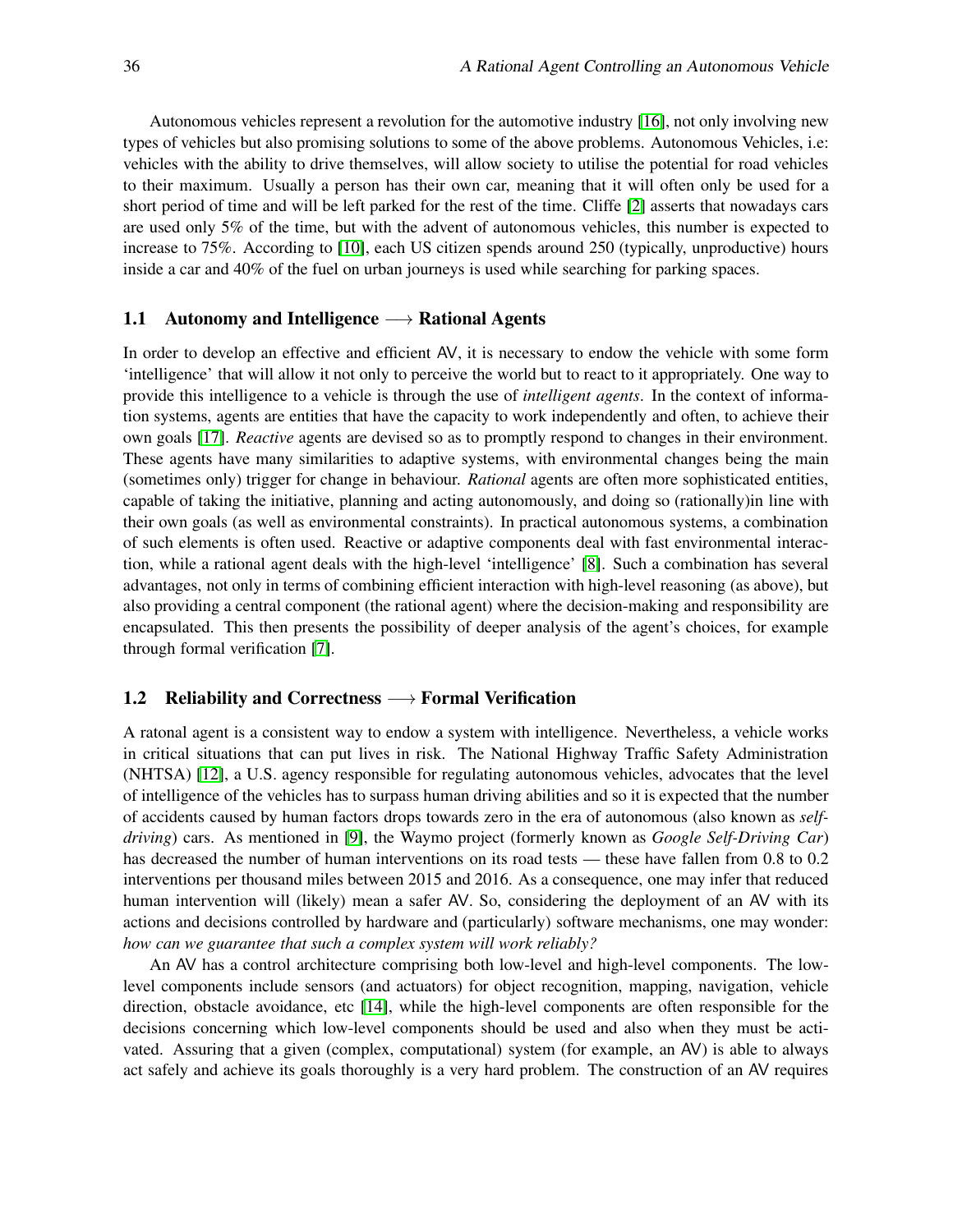several different analysis mechanisms, not only for hardware but also for software development, especially as software components can range among different layers throughout the deployment of an AV. One approach that seeks strong correctness of a system is *formal verification*. This involves providing a mathematical (usually logical) proof that the system matches some formal requirement. This is quite a strong commitment and, while formal verification can potentially be applied to assess many different layers within the architecture, we will primarily use it to prove that the central rational agent makes the correct decisions [\[7\]](#page-7-9).

#### 1.3 Paper Overview

We here intend to construct a rational agent in order to control the high-level decisions within an AV. As we do not construct a real AV, we will enbed a single rational agent within an AV simulation environment. This set of decisions the agent can take is represented as the possible plans for the agent. In this study, the following plans have been defined: *vehicle navigation*; *obstacle avoidance*; *obstacle selection* (when a crash is unavoidable, the agent shall choose the obstacle with the lowest damage); and *vehicle recovery* (when a crash occurs).

We are concerned with verifying the choices taken by our rational agent. For instance, *does our agent* (based on its sensor input) *always select the expected action and avoid an obstacle* (when possible)?

This is the kind of question that could properly answered through the use of formal verification on the rational agent and, indeed, we will use a formal verification framework for agent programming languages called *Model Checking Agent Programming Languages* (MCAPL) [\[4\]](#page-7-12). Within MCAPL, the GWEN-DOLEN language [\[3\]](#page-7-13) is used for programming the rational agent and then the *Agent Java Path Finder* (AJPF) model-checker is applied to these programs in order to formally verify agent properties [\[1\]](#page-6-0). The AJPF checker carries out an exhaustive analysis to assess whether, in all possible executions, the agent's behaviour matches it specified requirement. If not, a counter-example is generated.

The properties to be assessed represent the required actions and choices that the agent is supposed to take, depending on its beliefs. These agent beliefs are, in turn, obtained from a simulated automotive environment built in the Java language (since the MCAPL framework works with such a language). The environment comprises routes in which the agent can move towards its destination. These routes are limited (within the boundaries of the environment) and may also involve obstacles. There are three different varieties of obstacle according to the level of possible damage: low, moderate or high. With this, we can define simple formal requirements to describe AV properties, such as the one mentioned above. These formal properties are written as LTL (linear temporal logic) formulae in order to be formally verified via AJPF tool.

The reminder of the paper is organised as follows. Section 2 presents definitions concerning rational agents and formal verification. Next, in Section 3, we describe the modelling and implementation of our agent. Section 4 shows the corresponding formal verification, while Section 5 provides concluding remarks.

#### 2 Rational Agents and Formal Verification

In this section, we briefly describe some aspects used in this work. Here we use the notion of a *rational agent* provided by Rao and Wooldridge [\[18\]](#page-7-14). The authors establish that rational agents are software entities that perceive their environment through sensors. Besides, the agents have a model of their environment, and they can reason about it. Then, based on its own mental state, a rational agent can take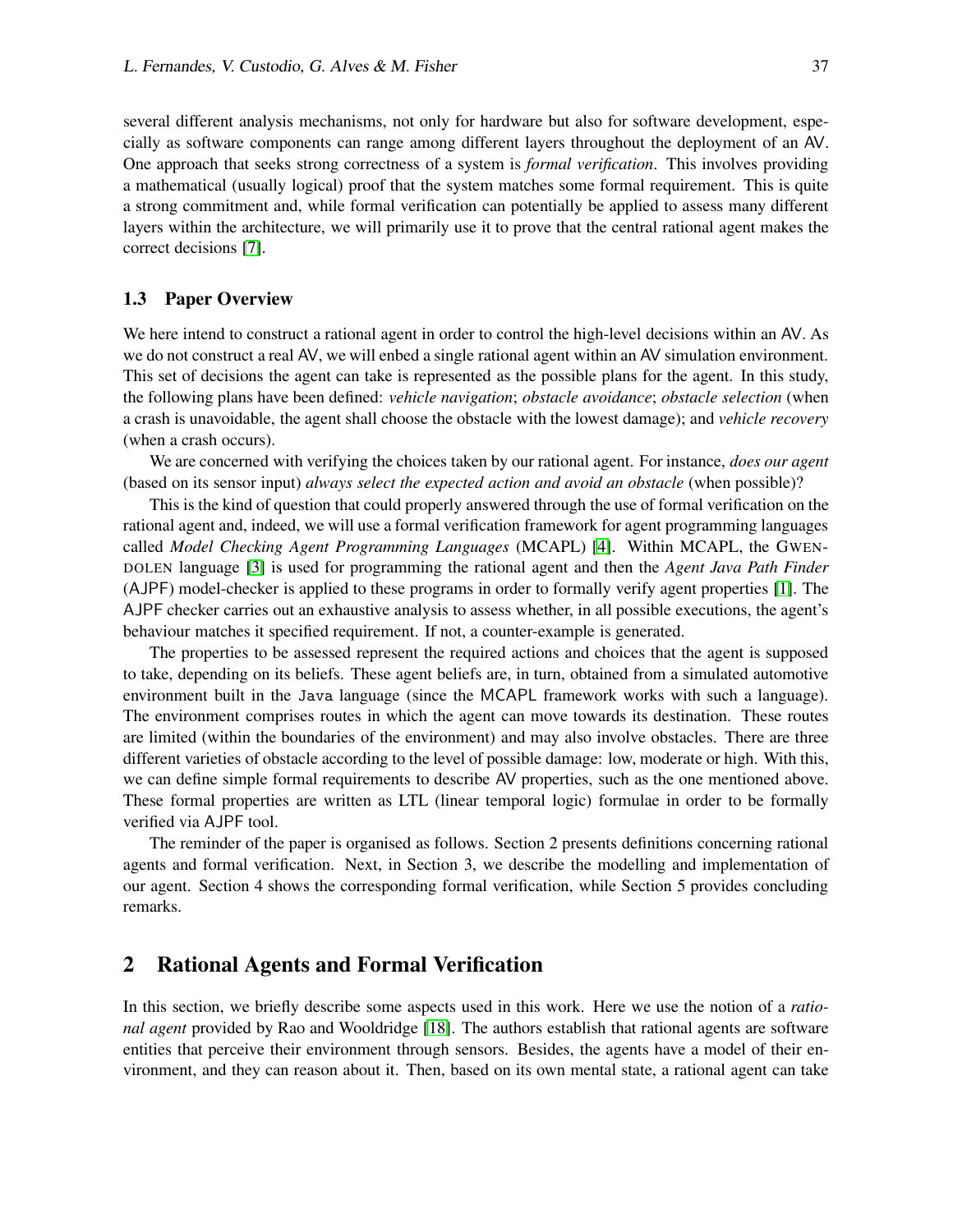actions that may change the environment [\[18\]](#page-7-14). A rational agent can be implemented in a number of ways, but we choose to utlise the BDI (*Belief, Desire and Intention*) architecture. In our work we have used a BDI programming language, named GWENDOLEN [\[3\]](#page-7-13). This programming language can be used with the MCAPL framework, which comprises GWENDOLEN and the linked AJPF tool [\[4\]](#page-7-12).

AJPF is an extension of the *Java Path Finder* (JPF) tool, which is used for formal verification of Java programs [\[15\]](#page-7-15). The AJPF system [\[1\]](#page-6-0) has been conceived to work with BDI agent programming languages, where the agent code can be formally verified against given properties. These properties are written in a *Property Specification Language* (PSL) which is itself based on LTL. The syntax of PSL is defined as follows. The syntax for property formulae, φ, is given bellow, where: *ag* refers to a specific agent in the system; f is a first-order atomic formula; and  $\Diamond$  ("eventually") and  $\Box$  ("always") are standard linear temporal logic operators [\[6\]](#page-7-16).

$$
\phi ::= | B_{ag} f | G_{ag} f | A_{ag} f | I_{ag} f | ID_{ag} f | P(f) | \phi \vee \phi | \phi \wedge \phi | \neg \phi | \phi U \phi | \phi R \phi | \Diamond \phi | \Box \phi
$$

Here,

- $B_{ag} f$  is true if *ag* believes *f* to be true,
- G*ag f* is true if *ag* has a goal to make *f* true,
- *and so on* with A representing actions, I representing intentions, ID representing the intention to take an action, and P representing percepts, *i.e.*, properties that are true in the environment.

#### 3 Agent: Modelling and Implementation

Our work brings a new approach for modelling a rational agent in order to behave as controller for an autonomous vehicle, where a simple driving mechanism is considered. As mentioned in Section 1, we focus on the high-level components of an AV control architecture. The agent acts as a taxi performing rides, picking up and dropping off passengers in different positions in its environment. In order to do so, the vehicle can move in four different directions, being able to avoid static and known obstacles ahead. Given a situation when a collision is unavoidable, the agent should try to ensure the least amount of physical damage to the vehicle, whenever this is possible.

Answering to passengers requests for rides and attempting to complete them is the agent's main, and initial, desire. Information about such rides is provided by the environment, which creates (randomly) a list *P* of passengers, where  $|P| \in \mathbb{N}$ , and *p* is a given passenger ( $p \in P$ ). Each *p* is assigned a specific ride *r*, where *R* is a list of rides and  $r \in R$ . Each *r* has two distinct positions in the environment: **starting** point and destination point. The positioning in the environment is a square matrix of positions *A* of order *n*; thus  $A_{n,n}$  |  $n \in \mathbb{N}$ . Each element in the matrix is a coordinate identified by  $(X,Y)$  |  $(X,Y) \subset A$ , where *X* and *Y* are, respectively, the corresponding row and column indexes of that element in  $A_{n,n}$ . Therefore,  $X, Y \in \mathbb{N} \mid 0 \leq X, Y \leq n$ . Furthermore, a coordinate  $(X, Y)$  may have an obstacle  $\theta$  contained in itself, hence  $\theta \subset (X,Y)$ . Since our environment is static, this statement will be true during all of the agent's activity. We highlight the agent does not have *complete* knowledge of its environment. It will acquire further knowledge as it explores the environment.

There are four sets of plans implemented with nine possible actions over the environment responsible for determining the agent's behaviour.

The first set of plans focusses on providing the agent abilities to perform a sequence of rides. As its first priority, the agent gathers its position in the environmental matrix by using the action localize from the first set of plans, once there are no unprocessed beliefs in the agent's belief set. Rides are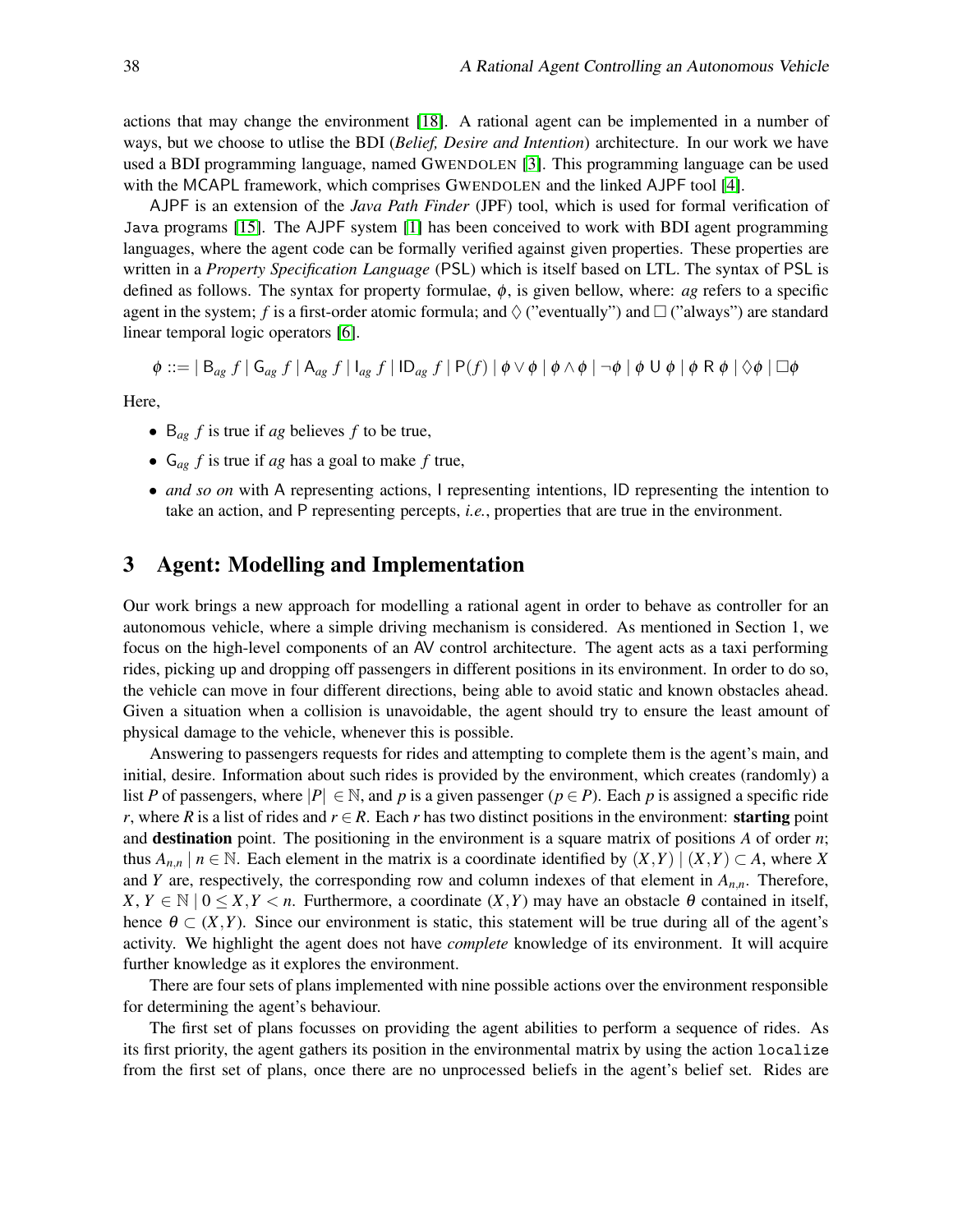requested from the environment by the agent using an action get ride, which provides the coordinates of the starting and destination points of any new ride or the information that there are no passengers left; when the latter happens, the agent stops its execution.

For every new ride, the agent attempts to move the vehicle from its current location to the ride's starting point. Similarly, after that the agent proceeds to attain the destination point to drop off a passenger and conclude its ride. In both cases it is said the agent does a route, and on concluding this, it parks with an action park to allow the passenger to get in and out of the vehicle. If, before starting a ride or in any given moment within the ride, the agent believes that there is an obstacle in either the "pick up" or "drop off" location, that ride will be refused through an action refuse ride.

The agent asks the environment the location of the destination point of its current route is, in relation to the vehicle's current coordinate. This is achieved by invoking an action compass. In order to complete the routes, the agent is able to move in four directions with an action drive, with these movements relating to the way the vehicle is maneuvering in the matrix. Therefore, a movement in a row, either increasing or decreasing a coordinate's indices, is said to be moving, respectively *north* and *south*. Meanwhile, movements in the matrix's column that increase or decrease its coordinate's indexes are denoted as, respectively, *east* and *west*.

When the agent moves to a new position in the environment, it receives information about coordinates in its surroundings, where such coordinates are strictly one movement away from the agent's current position. The information received from the environment tells the agent about the existence or not of any obstacle, as well as which direction from the agent's current location will lead to the obstacle. As previously stated, the environment is static and thus the agent will store beliefs related to obstacles during all its activity.

Each position through which the vehicle travels along a route stores information that helps the agent determine if a particular direction will be useful or not in reaching its destination. In this process, the agent gathers belief referring which directions led to a destination coordinate, as well as directions are taken to leave that position. If, during a route there is a direction *d1* the agent moved from a coordinate  $(X, Y)$  towards a destination and an opposite direction *d2* that the vehicle got to the same location  $(X, Y)$ , it is said that in order to reach the current destination, the agent can *not* move towards  $d1$  from  $(X,Y)$ . This is necessary to avoid duplicate movements during the same path. Thus, as it moves, the agent will generate a (partial) model of the environment where it is located and will discern which directions from its current position are invalid for completing a route, determining the failed attempts to complete a route. The situations detected are called 'known routes' and these routes should be avoidable by the agent.

During a route, if the agent finds an obstacle in the direction of its movement or known route, a set of obstacle avoidance plans is used. This set gives priority to convenient route adaptations taking the AV towards the destination of the current route. If the agent finds an obstacle while moving through rows of the location matrix and, in order to achieve its destination, the vehicle will now need to move through many columns in the future, the agent will adapt its route maneuvering towards the destination's column until one move in a row can be undertaken. Similarly, if the agent is moving between columns and it encounters an obstacle and it believes that the current destination, in the past, required movements through columns, then a maneuver in such a direction is executed until the agent can directly move towards the destination.

If no movement is possible because the destination is strictly in one direction, the agent will instead opt to move towards an available column (in case it is moving between rows) or row (in case it is moving between columns). Whenever a route adaptation fails, the agent will turn the vehicle to the opposite direction. If the vehicle is unable to adapt its route in three alternative directions, regardless of whether any of these have been previously chosen as routes, the agent will then move in that direction where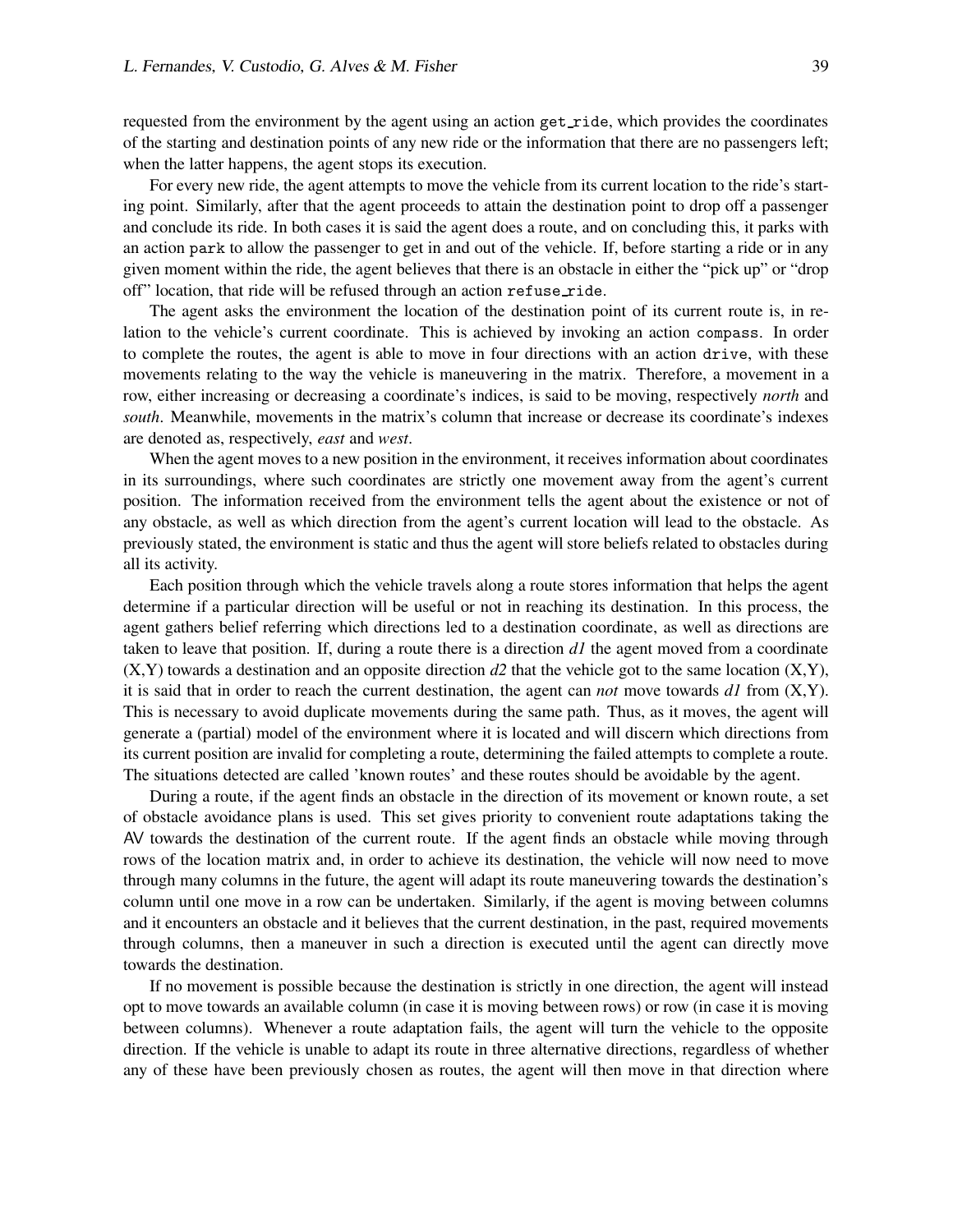movement is possible, when said situation is interpreted as a 'dead end'. In the last two situations, the agent will add beliefs through an action no further from attaching the coordinate that proved invalid to reach the destination, so the positions surrounding will recognise it as part of a 'known route'.

As discussed earlier, there are scenarios where the collision of the vehicle is unavoidable from its current position; such situations have, as a precondition, the existence of three obstacles surrounding the agent. Hence, if the vehicle moves in any of the three different directions, a crash will occur. In the case of a direction not containing an obstacle but the vehicle, the environment considers it to be temporarily obstructed and therefore, the agent has no maneuver options in which there will be no collision. Once the formal precondition can be verified as true, the environment generates a probability *T* that, in its next move, the vehicle will collide with an obstacle; likewise, there is a probability *F* that the agent can maneuver and avoid the obstacle, where  $T, F \in \mathbb{R} \mid 0 \leq T, F \leq 1$  and  $T + F = 1$ . This is associated with a damage level for each obstacle. The discrete possible classifications to be assigned to an obstacle are *low*, *moderate* and *high*, where for each of them contains a probability *L*, *M* and *H* of collision occurring, where  $L, M, H \in \mathbb{R} \mid 0 \le L, M, H \le 1$  and  $L + M + H = 1$ . In such situations, the agent will seek to choose to move towards an obstacle whose collision will cause the least amount of physical damage to the vehicle.

## 4 Formal Verification of Agent Plans

In accordance with the previous actions and plans defined for the agent, we have carried out formal verification by using the AJPF tool. Here we will only present the verification that represents the scenario responsible for obstacle selection, but all agent's plans have been formally verified<sup>[1](#page-5-0)</sup>. We have chosen to describe verificaiton of the obstacle selection plan since it potentially has the most negative effect on the agent's desired behaviour. For instance, an undesired behaviour (when an obstacle selection takes place) may lead to severe car damage. This property ensures that the agent will choose to move to some coordinate where the damage is minimal in case of an unavoidable collision.

The **property** to be verified is: "During the entire agent's activity, in the occurrence of an unavoidable collision where there is at least one direction that the agent moves towards that will give a *low* level of damage to the vehicle, then that will be the direction chosen by the agent, **and** in the case when there is not a direction where the level of damage is *low* but there is one where a collision will be *moderate*, the agent will move towards that direction".

The verification of the such property is presented in Table [1,](#page-6-1) where it is formally specified by a LTL formula<sup>[2](#page-5-1)</sup>. Note that, by using properties of GWENDOLEN and AJPF tool, it is possible to verify every single possible outcome of obstacle classification.

## 5 Conclusion

In this paper, we have presented a GWENDOLEN agent with plans and actions devised to model simple, basic high-level components of an Autonomous Vehicle. One of these components involves the handling of static obstacles, which works in a twofold manner: (i) obstacle avoidance; and (ii) obstacle selection (*when a crash is unavoidable*). After that, we have deployed a simple simulated environment in Java language with the corresponding scenario in order to test the plans and actions designed for our agent.

<span id="page-5-0"></span><sup>1</sup>Plans, models, and verifications are available at <https://github.com/AVIA-UTFPR/SAE>

<span id="page-5-1"></span><sup>&</sup>lt;sup>2</sup>The specification of the machine used to perform this verification is as it follows: MacOS Sierra 10.12.5 on a Macbook Pro (Early 2015) with Intel Core i5 2.7 Ghz processor and 8 GB of memory RAM.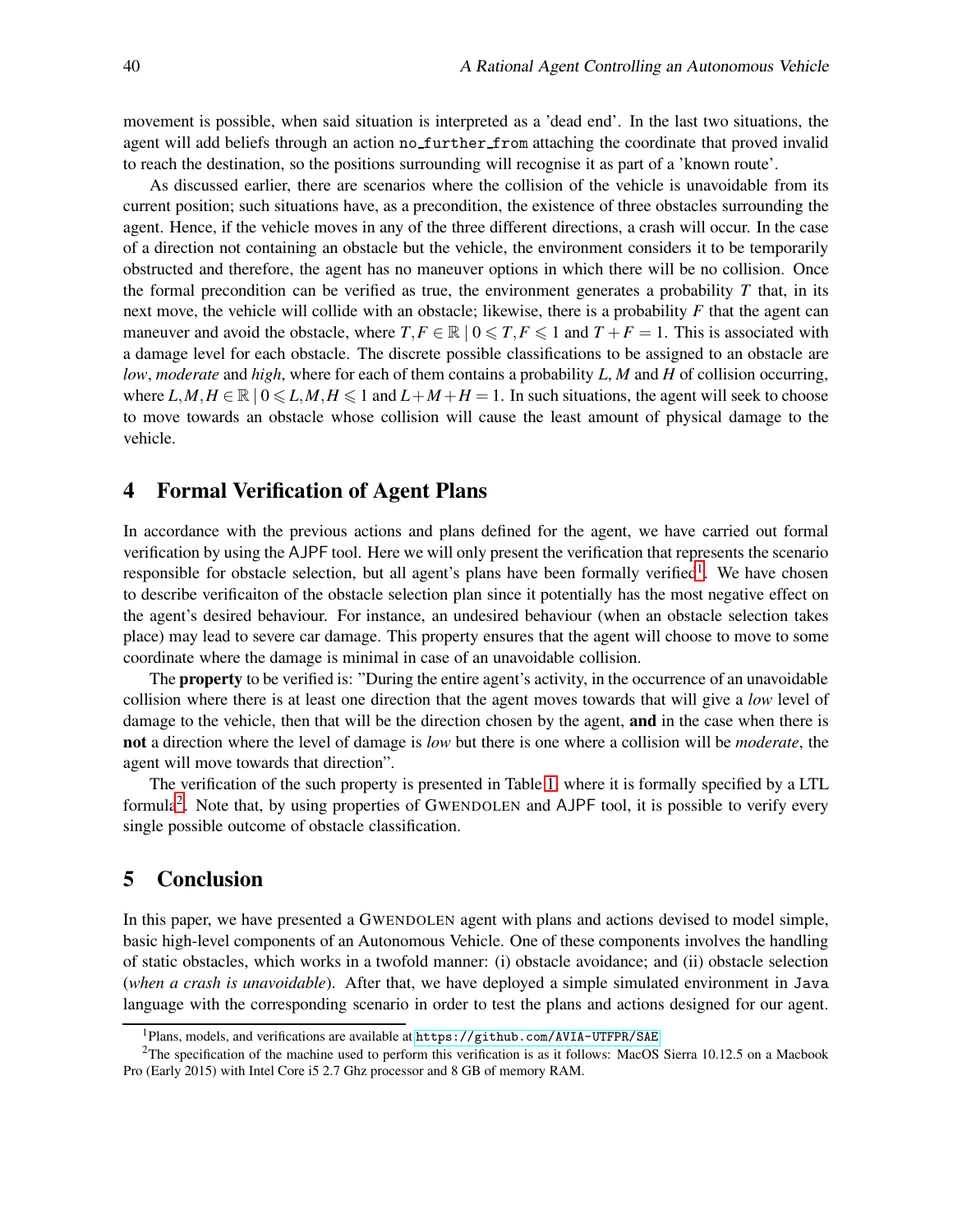| <b>Scenario settings</b>                                                                                                                                                                                                                                                                                                 | Value                      |
|--------------------------------------------------------------------------------------------------------------------------------------------------------------------------------------------------------------------------------------------------------------------------------------------------------------------------|----------------------------|
| Agent's initial Position                                                                                                                                                                                                                                                                                                 | (2,1)                      |
| Total of rides                                                                                                                                                                                                                                                                                                           |                            |
| Rides' Coordinates                                                                                                                                                                                                                                                                                                       | $\{(4,1)-(4,0)\}\$         |
| Total of obstacles                                                                                                                                                                                                                                                                                                       |                            |
| <b>Obstacles' Coordinates</b>                                                                                                                                                                                                                                                                                            | $\{(1,1), (2,2), (2,0)\}\$ |
| <b>Formal Verification by AJPF</b>                                                                                                                                                                                                                                                                                       |                            |
| $\square((\Diamond(B_{\text{vehicle}}\text{unavoidable}_\text{{\text{-}}collision}(\_,\_) \land B_{\text{vehicle}}\text{obstacle}_\text{{\text{-}}damage}(\_,\_,\_,low)) \Longrightarrow$<br>$\Delta C = \text{eclide obtained} \left( \text{I}\text{ecl}\right) \wedge (\Delta D = \text{unweighted} \text{ecl}\right)$ |                            |

<span id="page-6-1"></span>Table 1: Unavoidable collisions and the choice for the least amount of damage

♦*Gvehiclecolide obstacle*( ,*low*))∧(♦(*Bvehicleunavoidable collision*( , ) ∧ ∼  $B_{\text{vehicle}}$ *obstacle\_damage*(\_,\_,\_,low)  $\land B_{\text{vehicle}}$ *obstacle\_damage*(\_,\_,\_,*moderate*))  $\implies$  $\Diamond G_{\text{vehicle}} \text{colide\_obstacle}(\_,\text{moderate}))$ 

| <b>Property</b>                                | Feedback |
|------------------------------------------------|----------|
| Total of environment states                    | 25465    |
| Maximum search depth                           | 444      |
| Total of states Büchi automata created by AJPF | 12       |
| Total of run-time                              | 01:09:58 |
| Total of RAM memory used                       | 3866MB   |

This environment represents obstacles as well as the routes traced by the agent. Next, we have chosen formal properties concerning the desired behaviour of our agent, specifically when taking into account static obstacles. These properties have been formally specified as LTL formulae and verified with the AJPF tool. As a result, we have successfully applied the MCAPL framework in order to obtain the modelling, implementation and formal verification of a simple rational agent within an AV.

This work is part of a project named *Autonomous Vehicles with Intelligent Agents* (AVIA). And here we present the very first results of AVIA, where we are not (yet) concerned with real world interactions. That is the reason why we have a minimal set of options and have used a (simple) matrix representation in the environment used by the rational agent. In future work, we shall extend the representation for handling multiple traffic lanes and dynamic obstacles in order to fit in more real world challenges and applications. Within this, we will define the implementation of plans and actions to avoid the dynamic obstacles. Furthermore, we aim to improve our simulated environment with the representation of lanes and roads so that we can define plans for lane crossing, lane departure and lane keeping.

Acknowledgments. The work of the last author was supported by EPSRC through its *Verifiable Autonomy* research project, EP/L024845.

## References

<span id="page-6-0"></span>[1] Rafael H. Bordini, Louise A. Dennis, Berndt. Farwer & Michael Fisher (2008): *Automated Verification of Multi-Agent Programs*. In: Proceedings of the <sup>2008</sup> 23rd IEEE/ACM International Conference on Automated Software Engineering, ASE '08, IEEE Computer Society, Washington, DC, USA, pp. 69–78. Available at <http://dx.doi.org/10.1109/ASE.2008.17>.